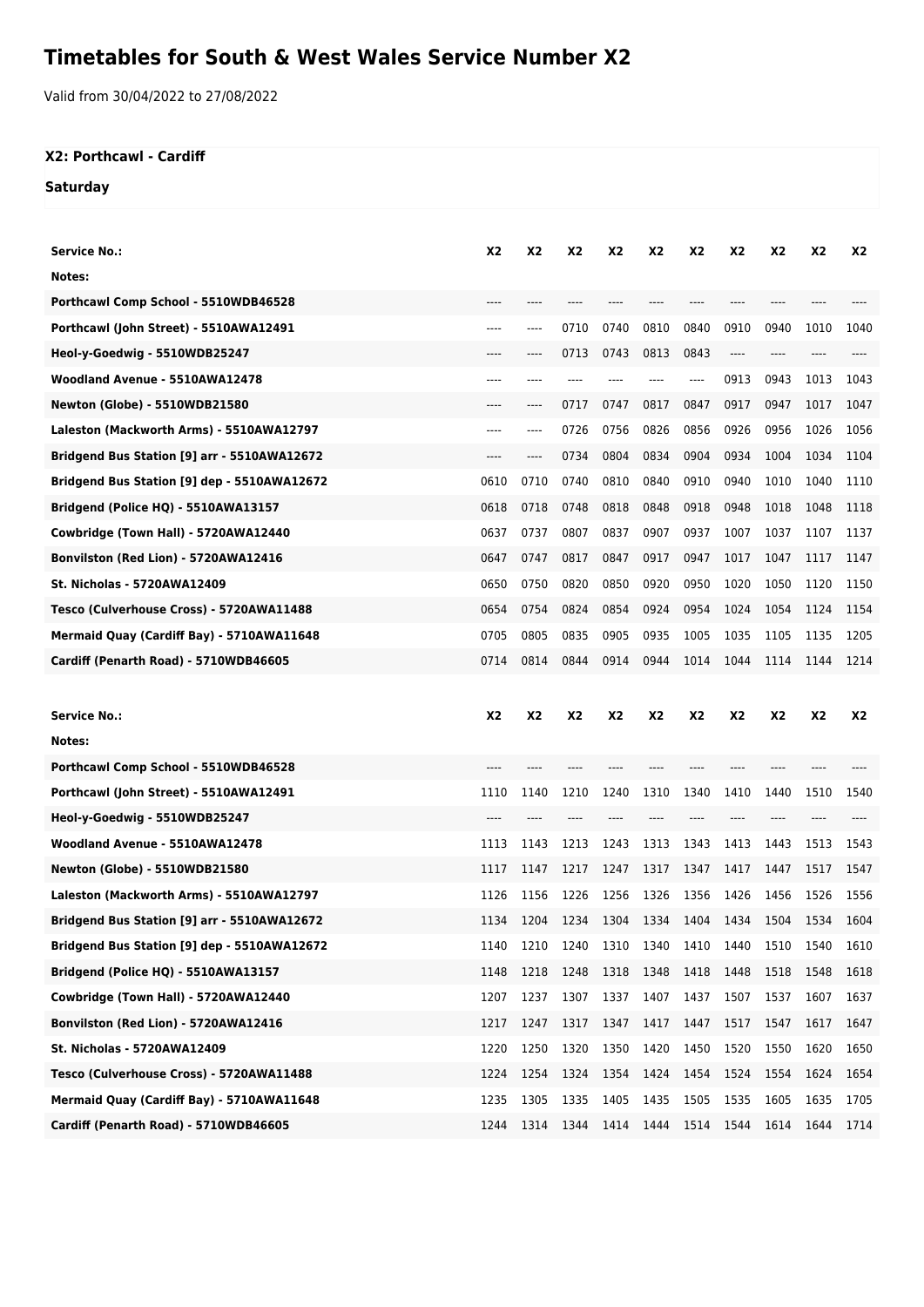| <b>Service No.:</b>                         | X <sub>2</sub> | <b>X2</b> | <b>X2</b> | <b>X2</b> | X <sub>2</sub> | X <sub>2</sub> | <b>X2</b> | <b>X2</b> |
|---------------------------------------------|----------------|-----------|-----------|-----------|----------------|----------------|-----------|-----------|
| Notes:                                      |                |           |           |           |                |                |           |           |
| Porthcawl Comp School - 5510WDB46528        | $---$          |           |           |           |                |                |           |           |
| Porthcawl (John Street) - 5510AWA12491      | 1610           | 1640      | 1715      | 1755      | 1855           | 1955           | 2040      | 2120      |
| Heol-y-Goedwig - 5510WDB25247               | $---$          |           | 1718      | 1758      | 1858           | 1958           | 2043      | 2123      |
| Woodland Avenue - 5510AWA12478              | 1613           | 1643      |           |           |                |                |           |           |
| Newton (Globe) - 5510WDB21580               | 1617           | 1647      | 1722      | 1802      | 1902           | 2002           | 2047      | 2127      |
| Laleston (Mackworth Arms) - 5510AWA12797    | 1626           | 1656      | 1731      | 1811      | 1911           | 2011           | 2056      | 2136      |
| Bridgend Bus Station [9] arr - 5510AWA12672 | 1634           | 1704      | 1739      | 1819      | 1919           | 2019           | 2104      | 2144      |
| Bridgend Bus Station [9] dep - 5510AWA12672 | 1640           | 1710      | 1745      | 1825      | 1925           | 2025           | ----      | 2150      |
| Bridgend (Police HQ) - 5510AWA13157         | 1648           | 1718      | 1753      | 1833      | 1933           | 2033           | ----      | 2158      |
| Cowbridge (Town Hall) - 5720AWA12440        | 1707           | 1737      | 1812      | 1852      | 1952           | 2052           | ----      | 2217      |
| Bonvilston (Red Lion) - 5720AWA12416        | 1717           | 1747      | 1822      | 1902      | 2002           | 2102           |           | 2227      |
| <b>St. Nicholas - 5720AWA12409</b>          | 1720           | 1750      | 1825      | 1905      | 2005           | 2105           | ----      | 2230      |
| Tesco (Culverhouse Cross) - 5720AWA11488    | 1724           | 1754      | 1829      | 1909      | 2009           | 2109           | ----      | 2234      |
| Mermaid Quay (Cardiff Bay) - 5710AWA11648   | 1735           | 1805      | 1840      | 1920      | 2020           | 2120           | ----      | 2245      |
| Cardiff (Penarth Road) - 5710WDB46605       | 1744           | 1814      | 1849      | 1929      | 2029           | 2129           |           | 2254      |

#### **X2: Cardiff - Porthcawl**

## **Saturday**

| <b>Service No.:</b>                         | X <sub>2</sub> | X <sub>2</sub> | X <sub>2</sub> | X <sub>2</sub> | X <sub>2</sub> | X <sub>2</sub> | <b>X2</b> | X <sub>2</sub> | X <sub>2</sub> | X <sub>2</sub> |
|---------------------------------------------|----------------|----------------|----------------|----------------|----------------|----------------|-----------|----------------|----------------|----------------|
| Notes:                                      |                |                |                |                |                |                |           |                |                |                |
| Cardiff (Penarth Road) - 5710WDB46605       | ----           |                | ----           | 0725           | 0755           | 0825           | 0855      | 0925           | 0955           | 1025           |
| Cardiff (Millenium Centre) - 5710WDB25076   | ----           | ----           | ----           | 0734           | 0804           | 0834           | 0904      | 0934           | 1004           | 1034           |
| Tesco (Culverhouse Cross) - 5720AWA12404    | ----           |                | ----           | 0745           | 0815           | 0845           | 0915      | 0945           | 1015           | 1045           |
| <b>St. Nicholas - 5720AWA12408</b>          | ----           |                |                | 0749           | 0819           | 0849           | 0919      | 0949           | 1019           | 1049           |
| Bonvilston (Red Lion) - 5720AWA12415        | ----           | ----           | $---$          | 0752           | 0822           | 0852           | 0922      | 0952           | 1022           | 1052           |
| Cowbridge (Town Hall) - 5720AWA12441        | ----           |                |                | 0802           | 0832           | 0902           | 0932      | 1002           | 1032           | 1102           |
| Bridgend (Police HQ) - 5510AWA12738         | $----$         | ----           | ----           | 0821           | 0851           | 0921           | 0951      | 1021           | 1051           | 1121           |
| Bridgend Bus Station [5] arr - 5510AWA12678 | ----           |                | ----           | 0830           | 0900           | 0930           | 1000      | 1030           | 1100           | 1130           |
| Bridgend Bus Station [5] dep - 5510AWA12678 | 0705           | 0735           | 0805           | 0835           | 0905           | 0935           | 1005      | 1035           | 1105           | 1135           |
| Laleston (Mackworth Arms) - 5510AWA12798    | 0714           | 0744           | 0814           | 0844           | 0914           | 0944           | 1014      | 1044           | 1114           | 1144           |
| <b>Newton (Globe) - 5510AWA12530</b>        | 0723           | 0753           | 0823           | 0853           | 0923           | 0953           | 1023      | 1053           | 1123           | 1153           |
| Heol-y-Goedwig - 5510WDB25248               | 0725           | 0755           | 0825           | 0855           |                |                |           |                |                |                |
| Woodland Avenue - 5510WDB21583              | $---$          |                |                | ----           | 0926           | 0956           | 1026      | 1056           | 1126           | 1156           |
| Porthcawl (Lias Road) - 5510AWA12492        | 0728           | 0758           | 0828           | 0858           | 0928           | 0958           | 1028      | 1058           | 1128           | 1158           |
| Porthcawl Comp School - 5510WDB46528        | $----$         |                |                |                |                |                |           |                |                |                |
| Porthcawl (John Street) arr - 5510AWA12491  | 0730           | 0800           | 0830           | 0900           | 0930           | 1000           | 1030      | 1100           | 1130           | 1200           |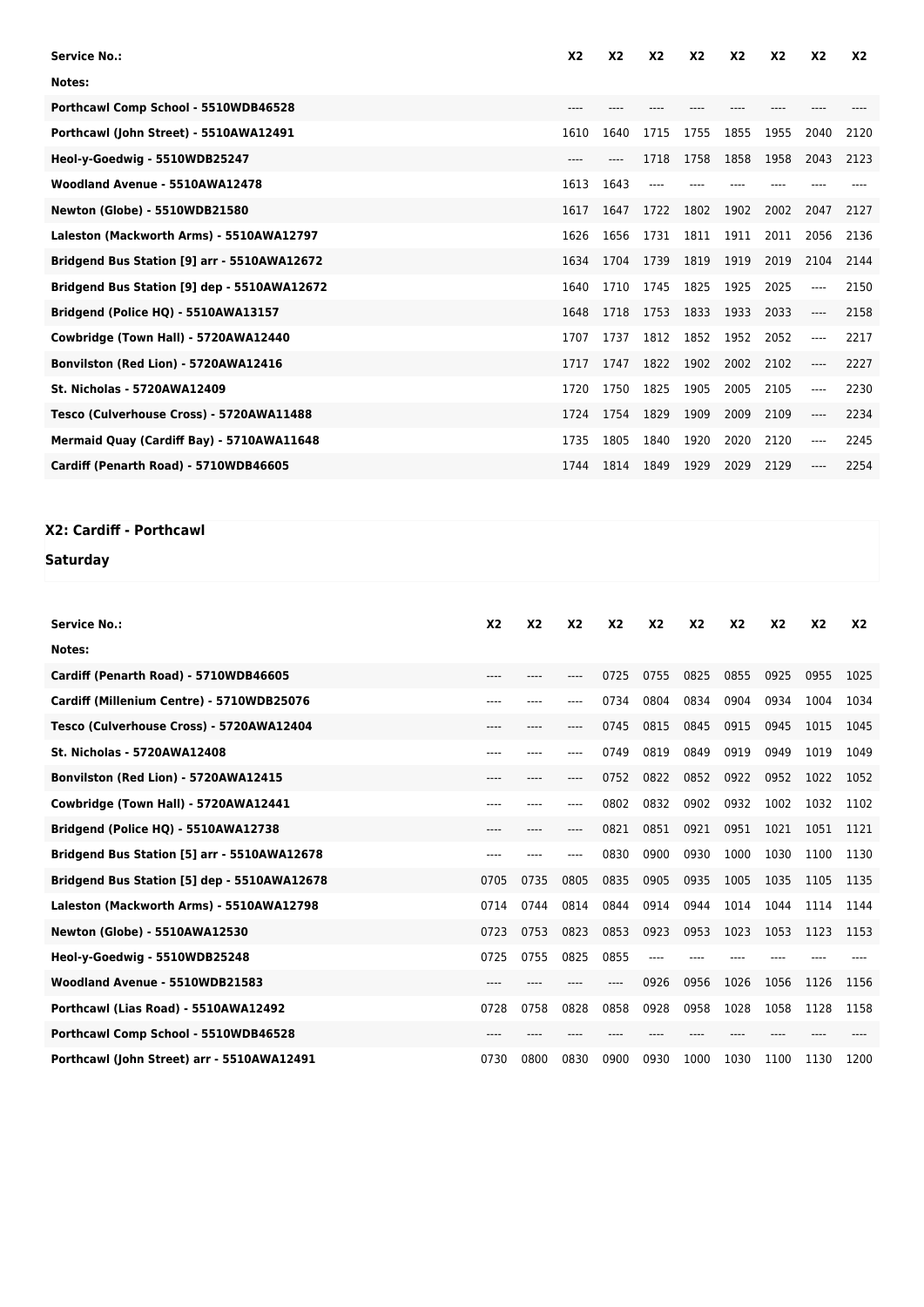| Service No.:                                | X2        | X2             | X <sub>2</sub> | X2    | <b>X2</b> | X <sub>2</sub> | X2        | X2    | X2   | X2    |
|---------------------------------------------|-----------|----------------|----------------|-------|-----------|----------------|-----------|-------|------|-------|
| Notes:                                      |           |                |                |       |           |                |           |       |      |       |
| Cardiff (Penarth Road) - 5710WDB46605       | 1055      | 1125           | 1155           | 1225  | 1255      | 1325           | 1355      | 1425  | 1455 | 1525  |
| Cardiff (Millenium Centre) - 5710WDB25076   | 1104      | 1134           | 1204           | 1234  | 1304      | 1334           | 1404      | 1434  | 1504 | 1534  |
| Tesco (Culverhouse Cross) - 5720AWA12404    | 1115      | 1145           | 1215           | 1245  | 1315      | 1345           | 1415      | 1445  | 1515 | 1545  |
| <b>St. Nicholas - 5720AWA12408</b>          | 1119      | 1149           | 1219           | 1249  | 1319      | 1349           | 1419      | 1449  | 1519 | 1549  |
| Bonvilston (Red Lion) - 5720AWA12415        | 1122      | 1152           | 1222           | 1252  | 1322      | 1352           | 1422      | 1452  | 1522 | 1552  |
| Cowbridge (Town Hall) - 5720AWA12441        | 1132      | 1202           | 1232           | 1302  | 1332      | 1402           | 1432      | 1502  | 1532 | 1602  |
| Bridgend (Police HQ) - 5510AWA12738         | 1151      | 1221           | 1251           | 1321  | 1351      | 1421           | 1451      | 1521  | 1551 | 1621  |
| Bridgend Bus Station [5] arr - 5510AWA12678 | 1200      | 1230           | 1300           | 1330  | 1400      | 1430           | 1500      | 1530  | 1600 | 1630  |
| Bridgend Bus Station [5] dep - 5510AWA12678 | 1205      | 1235           | 1305           | 1335  | 1405      | 1435           | 1505      | 1535  | 1605 | 1635  |
| Laleston (Mackworth Arms) - 5510AWA12798    | 1214      | 1244           | 1314           | 1344  | 1414      | 1444           | 1514      | 1544  | 1614 | 1644  |
| <b>Newton (Globe) - 5510AWA12530</b>        | 1223      | 1253           | 1323           | 1353  | 1423      | 1453           | 1523      | 1553  | 1623 | 1653  |
| Heol-y-Goedwig - 5510WDB25248               | $---$     | ----           | ----           | $---$ | $---$     | $---$          | ----      |       |      | $---$ |
| Woodland Avenue - 5510WDB21583              | 1226      | 1256           | 1326           | 1356  | 1426      | 1456           | 1526      | 1556  | 1626 | 1656  |
| Porthcawl (Lias Road) - 5510AWA12492        | 1228      | 1258           | 1328           | 1358  | 1428      | 1458           | 1528      | 1558  | 1628 | 1658  |
| Porthcawl Comp School - 5510WDB46528        | $---$     | ----           | ----           | $---$ | ----      | ----           | ----      | $---$ | ---- | $---$ |
| Porthcawl (John Street) arr - 5510AWA12491  | 1230      | 1300           | 1330           | 1400  | 1430      | 1500           | 1530      | 1600  | 1630 | 1700  |
|                                             |           |                |                |       |           |                |           |       |      |       |
| <b>Service No.:</b>                         | <b>X2</b> | X <sub>2</sub> | <b>X2</b>      | X2    | X2        | <b>X2</b>      | <b>X2</b> | X2    | X2   | X2    |
| Notes:                                      |           |                |                |       |           |                |           |       |      |       |
| Cardiff (Penarth Road) - 5710WDB46605       | 1555      | 1625           | 1655           | 1725  | 1805      | 1835           | 1900      | 1940  | 2040 | 2140  |
| Cardiff (Millenium Centre) - 5710WDB25076   | 1604      | 1634           | 1704           | 1734  | 1814      | 1844           | 1909      | 1949  | 2049 | 2149  |
| Tesco (Culverhouse Cross) - 5720AWA12404    | 1615      | 1645           | 1715           | 1745  | 1825      | 1855           | 1920      | 2000  | 2100 | 2200  |
| <b>St. Nicholas - 5720AWA12408</b>          | 1619      | 1649           | 1719           | 1749  | 1829      | 1859           | 1924      | 2004  | 2104 | 2204  |
| Bonvilston (Red Lion) - 5720AWA12415        | 1622      | 1652           | 1722           | 1752  | 1832      | 1902           | 1927      | 2007  | 2107 | 2207  |
| Cowbridge (Town Hall) - 5720AWA12441        | 1632      | 1702           | 1732           | 1802  | 1842      | 1912           | 1937      | 2017  | 2117 | 2217  |
| Bridgend (Police HQ) - 5510AWA12738         | 1651      | 1721           | 1751           | 1821  | 1901 1931 |                | 1956      | 2036  | 2136 | 2236  |
| Bridgend Bus Station [5] arr - 5510AWA12678 | 1700      | 1730           | 1800           | 1830  | 1910      | 1940           | 2005      | 2045  | 2145 | 2245  |
| Bridgend Bus Station [5] dep - 5510AWA12678 | 1705      | 1735           | 1805           | 1835  | 1915      | 1945           | 2010      | 2050  | 2150 | 2250  |
| Laleston (Mackworth Arms) - 5510AWA12798    | 1714      | 1744           | 1814           | 1844  | 1924      | 1954           | 2019      | 2059  | 2159 | 2259  |
| <b>Newton (Globe) - 5510AWA12530</b>        | 1723      | 1753           | 1823           | 1853  | 1933      | 2003           | 2028      | 2108  | 2208 | 2308  |
| Heol-y-Goedwig - 5510WDB25248               | 1725      | 1755           | 1825           | 1855  | 1935      | 2005           | 2030      | 2110  | 2210 | 2310  |
| Woodland Avenue - 5510WDB21583              | ----      | ----           | ----           | ----  | ----      | ----           | ----      | ----  | ---- | ----  |
| Porthcawl (Lias Road) - 5510AWA12492        | 1728      | 1758           | 1828           | 1858  | 1938      | 2008           | 2033      | 2113  | 2213 | 2313  |
| Porthcawl Comp School - 5510WDB46528        |           |                |                |       |           |                |           |       |      |       |